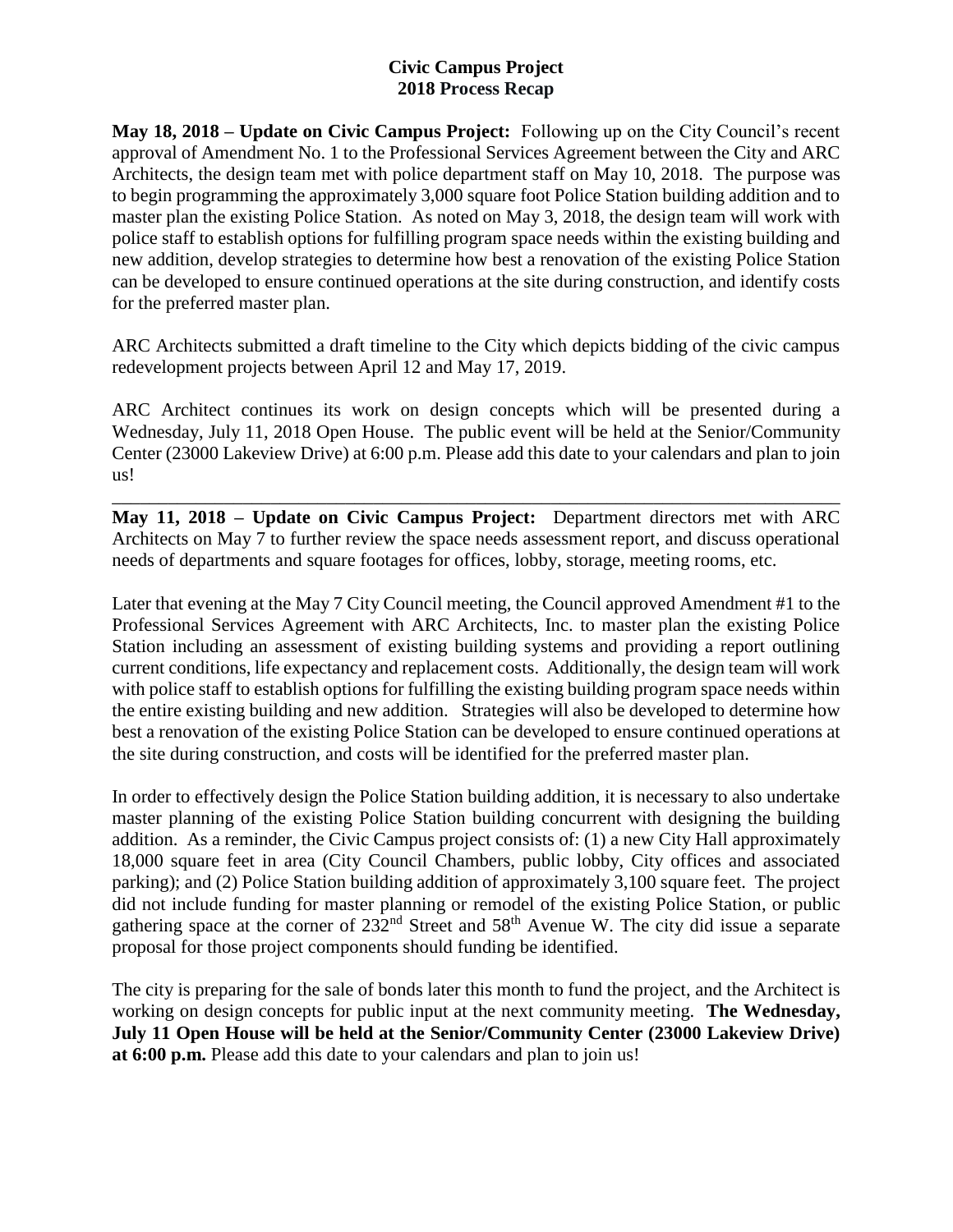\_\_\_\_\_\_\_\_\_\_\_\_\_\_\_\_\_\_\_\_\_\_\_\_\_\_\_\_\_\_\_\_\_\_\_\_\_\_\_\_\_\_\_\_\_\_\_\_\_\_\_\_\_\_\_\_\_\_\_\_\_\_\_\_\_\_\_\_\_\_\_\_\_\_\_\_\_\_ **May 4, 2018 – Update on Civic Campus Project:** Department directors met with employees last week to review the 2017 functional requirements (space needs) report. The city's Executive Leadership Team will meet with ARC Architects on May 7 to further review the space needs assessment report, and discuss operational needs of departments and square footages for offices, lobby, storage, meeting rooms, etc.

The Assistant City Manager and City Clerk toured Bothell and Kenmore City Halls this week to look at the functionality of their public spaces, interview staff members and find efficiencies that can be used in the Mountlake Terrace project. Onsite surveying work also began this week. ARC Architects will use information and comments provided by city administration and public comments obtained during an April 5 Open House to develop concepts which will be presented during a public Open House on July 11. Comments from residents will be used to help ARC and the city develop a draft plan(s).

The Wednesday, July 11 at 6:00 p.m. Open House will be held at the Senior/Community Center (23000 Lakeview Drive). Please add this date to your calendars and plan to join us!

\_\_\_\_\_\_\_\_\_\_\_\_\_\_\_\_\_\_\_\_\_\_\_\_\_\_\_\_\_\_\_\_\_\_\_\_\_\_\_\_\_\_\_\_\_\_\_\_\_\_\_\_\_\_\_\_\_\_\_\_\_\_\_\_\_\_\_\_\_\_\_\_\_\_\_\_\_\_

**April 27, 2018 – Update on Civic Campus Project:** The city's Executive Leadership Team met with ARC Architects on April 13 to review the space needs assessment report and discuss arrangement of departments within the building. In follow up, the Executive Leadership Team met on April 24 to review potential programming of the new City Hall by floor as well as square footage of office and meeting spaces. Department Directors in City Hall met with their employees this week to review the space needs assessment report summary to provide feedback to the Architects.

The city needs to provide feedback on preliminary department layouts to ARC Architects in early May so they can develop concepts for the public to review at the July 11 community meeting. Particular emphasis is being placed on how to utilize space in the most efficient ways and to consider how spaces can serve multi-function roles. On April 27, some department directors and the Assistant City Manager toured Mukilteo City Hall since it is located nearby and is similar in size to the future Mountlake Terrace City Hall.

The next community meeting is scheduled for Wednesday, July 11 at 6:00 p.m. at the Senior/Community Center (23000 Lakeview Drive). Please add this date to your calendars and plan to join us!

\_\_\_\_\_\_\_\_\_\_\_\_\_\_\_\_\_\_\_\_\_\_\_\_\_\_\_\_\_\_\_\_\_\_\_\_\_\_\_\_\_\_\_\_\_\_\_\_\_\_\_\_\_\_\_\_\_\_\_\_\_\_\_\_\_\_\_\_\_\_\_\_\_\_\_\_\_\_

**April 20, 2018 – Update on Civic Campus Project:** In follow up to the April 5 community meeting, the city is working on updates to the webpages to include visual displays and a summary of comments provided by the public. The city's Executive Leadership Team met with ARC Architects on April 13 to review the space needs assessment report and discuss arrangement of departments within the building. Previous information gathered from tours of other local city halls has been helpful to determine how to utilize space in the most efficient ways and to consider how spaces can serve multi-function roles.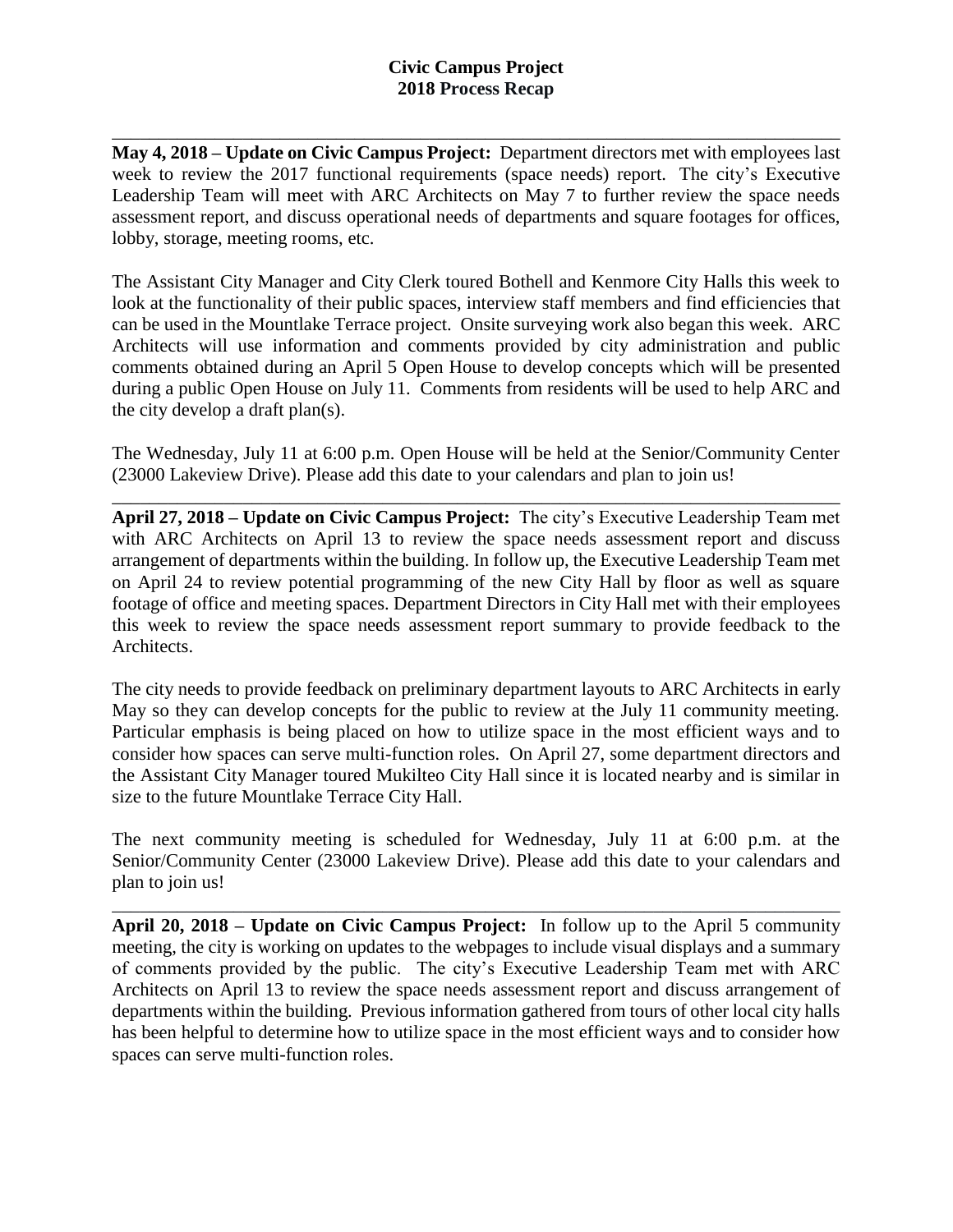The information from the community meeting and meetings with city staff will help the architect team develop design options and concepts to bring back for review and discussion at the second community meeting scheduled for Wednesday, July 11 at 6:00 p.m. at the Senior/Community Center (23000 Lakeview Drive). Please add July 11 to your calendars and plan to join us!

\_\_\_\_\_\_\_\_\_\_\_\_\_\_\_\_\_\_\_\_\_\_\_\_\_\_\_\_\_\_\_\_\_\_\_\_\_\_\_\_\_\_\_\_\_\_\_\_\_\_\_\_\_\_\_\_\_\_\_\_\_\_\_\_\_\_\_\_\_\_\_\_\_\_\_\_\_\_

**April 13, 2018 – Update on Civic Campus Project:** In follow up to the April 5 community meeting, the city is working on updates to the webpages to include visual displays and a summary of comments provided by the public. The city's Executive Leadership Team met with ARC Architects on April 13 to review the space needs assessment report and discuss arrangement of departments within the building. Previous information gathered from tours of other local city halls has been helpful to determine how to utilize space in the most efficient ways and to consider how spaces can serve multi-function roles.

The information from the community meeting and meetings with city staff will help the architect team develop design options and concepts to bring back for review and discussion at the second community meeting scheduled for Wednesday, July 11 at 6:00 p.m. at the Senior/Community Center (23000 Lakeview Drive). Please add July 11 to your calendars and plan to join us!

**April 6, 2018 – Update on Civic Campus Project:** City Council approved a Professional Services Agreement with ARC Architects related to design/engineering services for a new City Hall and addition to the existing Police Station building at their April 2 meeting.

\_\_\_\_\_\_\_\_\_\_\_\_\_\_\_\_\_\_\_\_\_\_\_\_\_\_\_\_\_\_\_\_\_\_\_\_\_\_\_\_\_\_\_\_\_\_\_\_\_\_\_\_\_\_\_\_\_\_\_\_\_\_\_\_\_\_\_\_\_\_\_\_\_\_\_\_\_\_

On Thursday, April 5, the first community meeting was held at Mountlake Terrace Library. Over 40 people were there to discuss the project's vision and look at images that were meant to stimulate conversation about what resonates for the Mountlake Terrace Civic Campus Redevelopment. Imagery included building form, materials, color/texture, transparency, landscaping features, and welcoming lobby/service center areas.

The discussion sparked ideas and provided some general direction to the architect team to develop design options and concepts to bring back for review and discussion at the second community meeting scheduled for Wednesday, July 11 at 6:00 p.m. Thanks to everyone who took time to participate! Please add July 11 to your calendars and plan to join us!

\_\_\_\_\_\_\_\_\_\_\_\_\_\_\_\_\_\_\_\_\_\_\_\_\_\_\_\_\_\_\_\_\_\_\_\_\_\_\_\_\_\_\_\_\_\_\_\_\_\_\_\_\_\_\_\_\_\_\_\_\_\_\_\_\_\_\_\_\_\_\_\_\_\_\_\_\_\_

**March 30, 2018 – Update on Civic Campus Project:** City staff have been working on a Professional Services Agreement with ARC Architects related to design/engineering services for a New City Hall and addition to the existing Police Station building. The draft Agreement was reviewed and discussed by the City Council during a Council workshop on March 29, 2018 with consideration and potential action by the Council scheduled for April 2, 2018.

Related to the above project, the community is being notified of two near-term public open houses. The open houses are scheduled as follows:

o Thursday, April 5, 2018 Mountlake Terrace Library, 23300  $58<sup>th</sup>$  Avenue West Purpose: Discuss imagery and vision for new City Hall and addition to Police Station including the lobbies/customer service areas, Council Chambers, and future gathering spaces.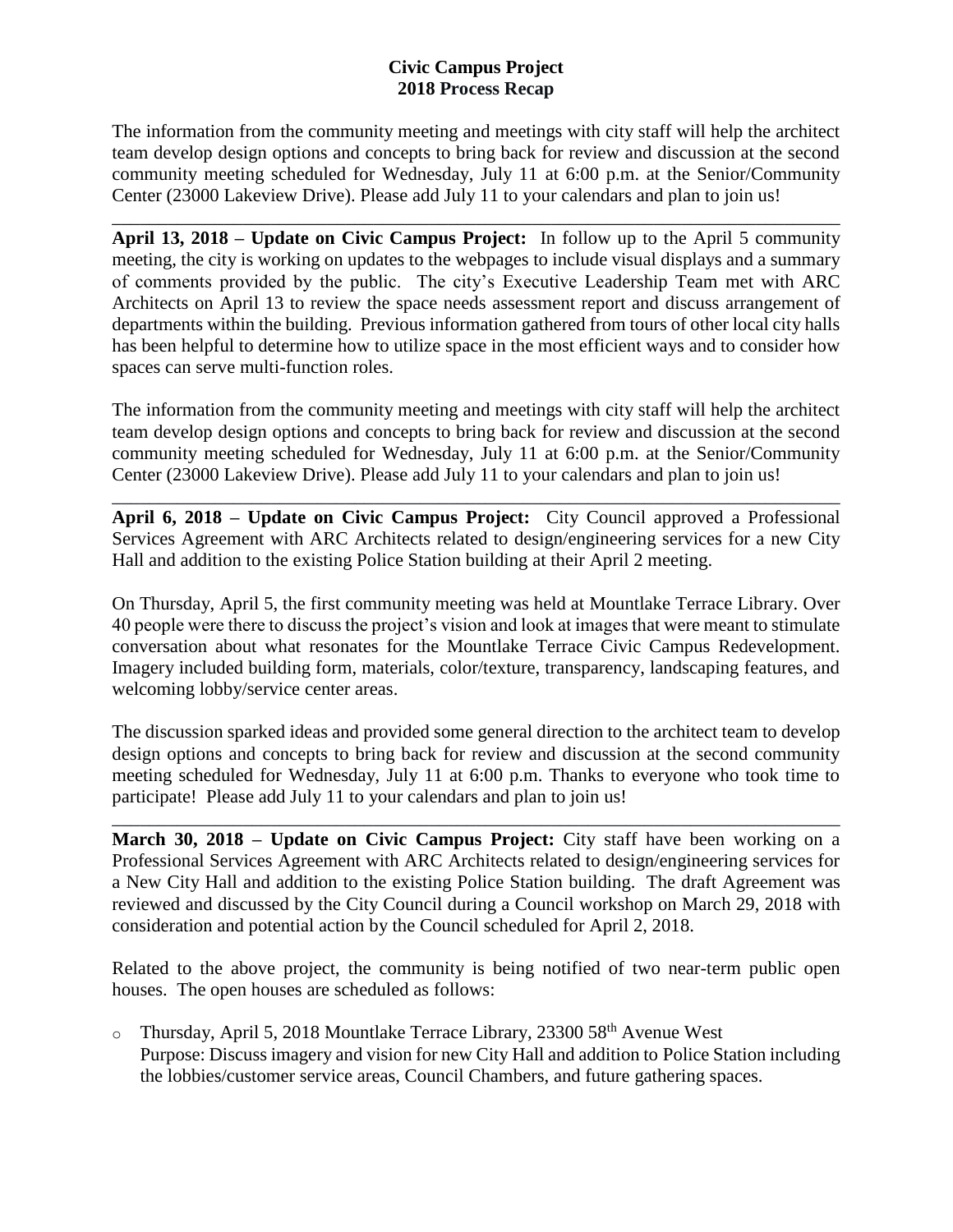o Wednesday, July 11, 2018 Senior Community Center, 23000 Lakeview Drive Purpose: Focus on reviewing design options and concepts that were incorporated from input received at the first open house.

Notifications to date include the April *City Happenings* newsletter; a news release; a "Notify Me" subscription notice; citywide postcard mailing; poster in the library lobby; electronic reader board in Town Center; invitations sent to the Mountlake Terrace Business Association, Vineyard Park and MLT Plaza; Facebook and Twitter posts on the city and community pages; Council meeting announcements; and website updates.

For each open house, doors will open at 6:00 p.m. with presentations beginning at 6:30 p.m. A third open house will also be scheduled sometime this fall.

\_\_\_\_\_\_\_\_\_\_\_\_\_\_\_\_\_\_\_\_\_\_\_\_\_\_\_\_\_\_\_\_\_\_\_\_\_\_\_\_\_\_\_\_\_\_\_\_\_\_\_\_\_\_\_\_\_\_\_\_\_\_\_\_\_\_\_\_\_\_\_\_\_\_\_\_\_\_

**March 23, 2018 – Civic Campus Project Update:** The fee agreement and scope of services with ARC Architects for design of the Civic Campus was received on March 14, and is tentatively scheduled for City Council discussion and review on March 29. At the March 1 City Council work/study session, the Assistant City Manager and Community Relations Director provided an update on the process to date. **The first community meeting will be held on Thursday, April 5 at 6:00 p.m. at the Mountlake Terrace Library.** The second community meeting is confirmed for Wednesday, July 11 at 6:00 p.m. at Ballinger Clubhouse. The remainder of the public process will be laid out once the scope of services is approved. These dates are announced in the April issue of *City Happenings* that will be mailed in late March and staff is working on a citywide postcard mailing. Other notification will include news releases, "notify me" subscription list, social media, electronic reader board, website postings, signage and flyers.

**March 16, 2018 – Civic Campus Project Update:** The fee agreement and scope of services with ARC Architects for design of the Civic Campus was received on March 14, and is tentatively scheduled for City Council discussion and review on March 29. At the March 1 City Council work/study session, the Assistant City Manager and Community Relations Director provided an update on the process to date. The first community meeting will be held on Thursday, April 5 at 6:00 p.m. at the Mountlake Terrace Library. The second community meeting has now been confirmed for Wednesday, July 11 at 6:00 p.m. at Ballinger Clubhouse. The remainder of the public process will be laid out once the scope of services is finalized.

\_\_\_\_\_\_\_\_\_\_\_\_\_\_\_\_\_\_\_\_\_\_\_\_\_\_\_\_\_\_\_\_\_\_\_\_\_\_\_\_\_\_\_\_\_\_\_\_\_\_\_\_\_\_\_\_\_\_\_\_\_\_\_\_\_\_\_\_\_\_\_\_\_\_\_\_\_\_

\_\_\_\_\_\_\_\_\_\_\_\_\_\_\_\_\_\_\_\_\_\_\_\_\_\_\_\_\_\_\_\_\_\_\_\_\_\_\_\_\_\_\_\_\_\_\_\_\_\_\_\_\_\_\_\_\_\_\_\_\_\_\_\_\_\_\_\_\_\_\_\_\_\_\_\_\_\_

**March 9, 2018 – Civic Campus Project Update:** The fee agreement and scope of services with ARC Architects for design of the Civic Campus project is tentatively scheduled for City Council discussion on March 15 with approval tentatively scheduled for March 19. The materials from ARC are expected to arrive on March 9. At the March 1 City Council work/study session, the Assistant City Manager and Community Relations Director provided an update on the process to date. It was noted that pending approval of the agreement, the first community meeting would be held on Thursday, April 5 at 6:00 p.m. at the Mountlake Terrace Library. The second community meeting has now been confirmed for Wednesday, July 11 at 6:00 p.m. at Ballinger Clubhouse. The remainder of the public process will be laid out once the scope of services is finalized.

**March 3, 2018 – Civic Campus Project Update:** Work continues on the fee agreement and scope of services with ARC Architects for design of the Civic Campus project. The contract and

\_\_\_\_\_\_\_\_\_\_\_\_\_\_\_\_\_\_\_\_\_\_\_\_\_\_\_\_\_\_\_\_\_\_\_\_\_\_\_\_\_\_\_\_\_\_\_\_\_\_\_\_\_\_\_\_\_\_\_\_\_\_\_\_\_\_\_\_\_\_\_\_\_\_\_\_\_\_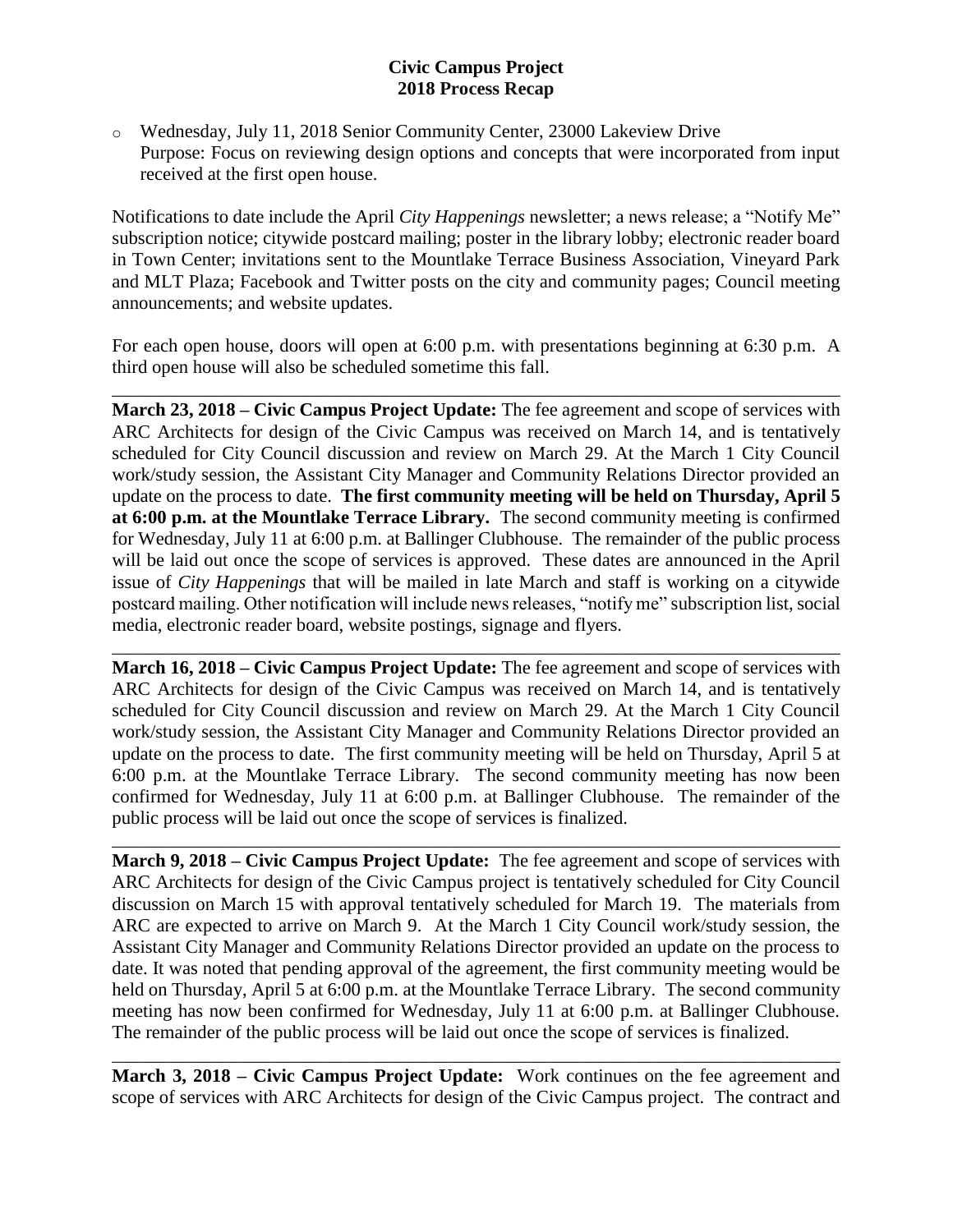scope is tentatively scheduled for City Council discussion on March 15 with approval tentatively scheduled for March 19. At the March 1 City Council work/study session, the Assistant City Manager and Community Relations Director provided an update on the process to date. It was noted that pending approval of the agreement, the first community meeting would be held on Thursday, April 5 at 6:00 p.m. at the Mountlake Terrace Library. The remainder of the public process will be laid out once the scope of services is finalized.

\_\_\_\_\_\_\_\_\_\_\_\_\_\_\_\_\_\_\_\_\_\_\_\_\_\_\_\_\_\_\_\_\_\_\_\_\_\_\_\_\_\_\_\_\_\_\_\_\_\_\_\_\_\_\_\_\_\_\_\_\_\_\_\_\_\_\_\_\_\_\_\_\_\_\_\_\_\_ **February 23, 2018 – Civic Campus Project Update:** After conducting reference checks on the top firms, ARC Architects has been selected as the initial firm for design of the Civic Campus project. The City Council will discuss the selection at the March 1 work/study session. ARC Architects has a wealth of experience with public projects, particularly City Halls and Police Stations. Staff is currently negotiating the scope and contract terms with ARC with approval of a contract tentatively scheduled for the March 5, 2018 City Council meeting. It is anticipated that community outreach will begin very soon.

**February 16, 2018 – Civic Campus Project Update:** Three architectural firms, selected as finalists, were interviewed by a panel of 11 staff representing all disciplines of the project. Each firm has experience with a number of civic projects. Currently the city is conducting reference checks before making a decision on the preferred firm to negotiate with on a contract. Approval of a contract with the preferred firm is tentatively scheduled for the March 5, 2018 City Council meeting.

\_\_\_\_\_\_\_\_\_\_\_\_\_\_\_\_\_\_\_\_\_\_\_\_\_\_\_\_\_\_\_\_\_\_\_\_\_\_\_\_\_\_\_\_\_\_\_\_\_\_\_\_\_\_\_\_\_\_\_\_\_\_\_\_\_\_\_\_\_\_\_\_\_\_\_\_\_\_

**February 9, 2018 – Civic Campus Project Update:** Five architectural firms submitted responses to the Request for Qualifications for professional architectural and engineering design services for construction of the Civic Campus project. The submittals were reviewed and three firms were selected as finalists and will interview on February 15. Approval of a contract with the preferred firm is tentatively scheduled for the March 5, 2018 City Council meeting.

\_\_\_\_\_\_\_\_\_\_\_\_\_\_\_\_\_\_\_\_\_\_\_\_\_\_\_\_\_\_\_\_\_\_\_\_\_\_\_\_\_\_\_\_\_\_\_\_\_\_\_\_\_\_\_\_\_\_\_\_\_\_\_\_\_\_\_\_\_\_\_\_\_\_\_\_\_\_

\_\_\_\_\_\_\_\_\_\_\_\_\_\_\_\_\_\_\_\_\_\_\_\_\_\_\_\_\_\_\_\_\_\_\_\_\_\_\_\_\_\_\_\_\_\_\_\_\_\_\_\_\_\_\_\_\_\_\_\_\_\_\_\_\_\_\_\_\_\_\_\_\_\_\_\_\_\_

**February 2, 2018 – Civic Campus Project Update:** Five architectural firms submitted responses to the Request for Qualifications for professional architectural and engineering design services for construction of the Civic Campus project. The submittals were reviewed and three firms were notified that they will be finalists and invited to present their approach to work with the community. Interviews are scheduled for February 15 and approval of a contract with a firm is tentatively scheduled at the March 5, 2018 City Council meeting.

**January 26, 2018 – Civic Campus Project Update:** Five architectural firms submitted responses by Friday, January 26, expressing interest in aiding the community in the design of the civic campus project in 2018. The submittals will be reviewed, and then firms will be invited to present their approach to work with the community.

\_\_\_\_\_\_\_\_\_\_\_\_\_\_\_\_\_\_\_\_\_\_\_\_\_\_\_\_\_\_\_\_\_\_\_\_\_\_\_\_\_\_\_\_\_\_\_\_\_\_\_\_\_\_\_\_\_\_\_\_\_\_\_\_\_\_\_\_\_\_\_\_\_\_\_\_\_\_

\_\_\_\_\_\_\_\_\_\_\_\_\_\_\_\_\_\_\_\_\_\_\_\_\_\_\_\_\_\_\_\_\_\_\_\_\_\_\_\_\_\_\_\_\_\_\_\_\_\_\_\_\_\_\_\_\_\_\_\_\_\_\_\_\_\_\_\_\_\_\_\_\_\_\_\_\_\_

**January 19, 2018 – Civic Campus Project Update:** Thirteen architectural and engineering firms participated in a pre-submittal tour of the Civic Campus and Police Station on Wednesday. The optional tour was offered to parties interested in responding to the city's Request for Qualifications for the Civic Campus Project. Attendees met the Executive Leadership Team and other city staff at the Library and then toured the Police Station and site followed by a question and answer session.